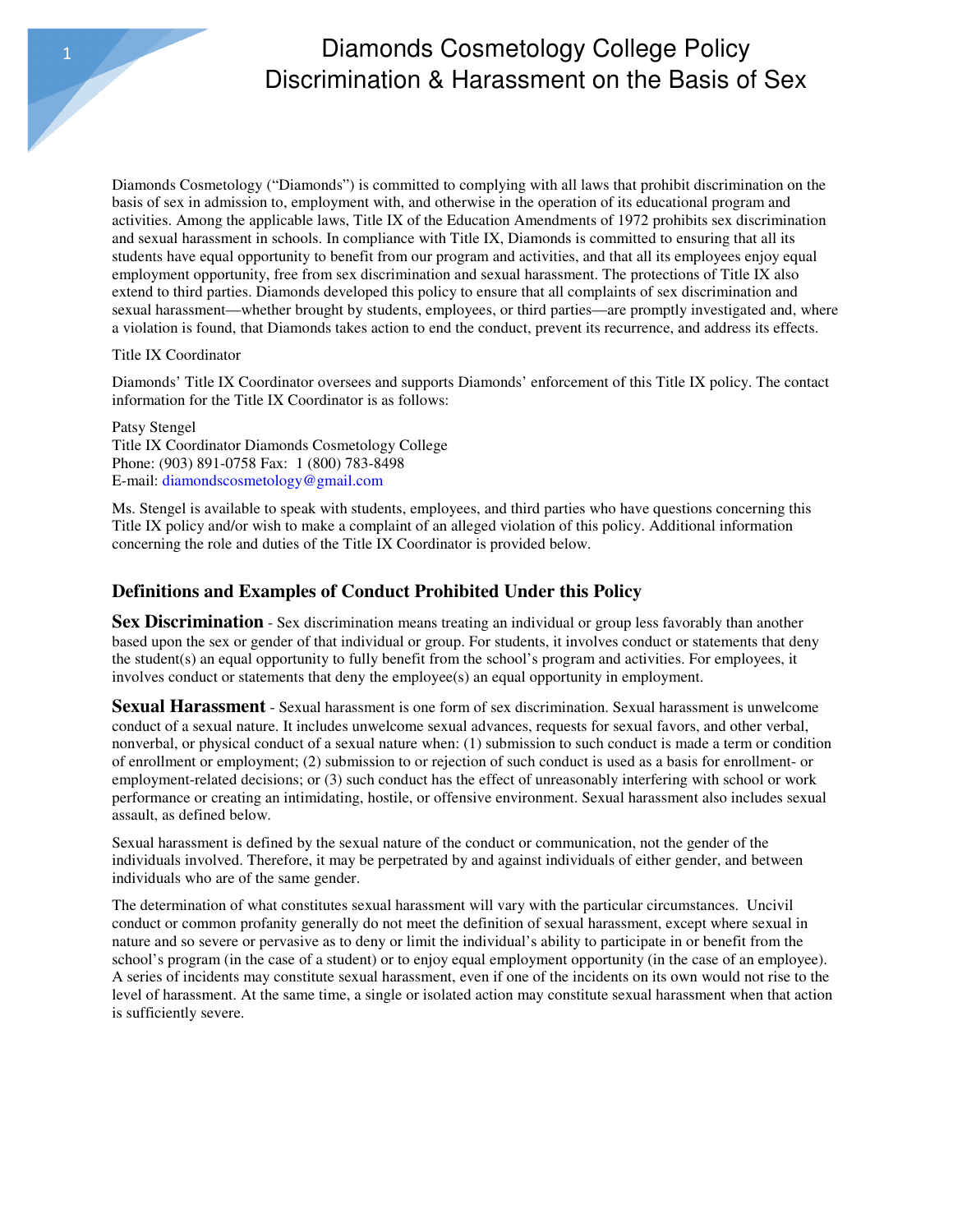## 2 Diamonds Cosmetology College Policy Discrimination & Harassment on the Basis of Sex

While hostile-environment sexual harassment may encompass a wide range of conduct, some examples of specifically prohibited conduct include:

- Acts of verbal, non-verbal, or physical aggression, intimidation or hostility based on sex or sex stereotyping
- Use of offensive or demeaning terms that have a sexual connotation
- Objectionable physical closeness, behavior, actions, or contact
- Inappropriate or repeated suggestions regarding, or invitations to, social engagements or events, whether or not Diamonds –related
- Suggestions, express or implied, that the terms or conditions of enrollment or employment may depend on the granting of sexual favors
- Actions relating to a student's or employee's status with Diamonds which is in fact impacted by providing or refusing to provide sexual favors
- Jokes or remarks of a sexual nature
- Showing or sending materials that have a sexual content or are of a sexual nature (such as cartoons, articles, pictures, etc.), either by e-mail, interoffice mail, internet or otherwise

This list is not exhaustive. Diamonds reserves the right to determine whether particular conduct violates its Title IX policy or is otherwise inappropriate under other policies. All people subject to this policy— including employees, students, and third-parties—are expected to treat the others with whom they interact in connection with their employment, education, or presence at Diamonds with respect at all times. In determining whether certain conduct creates a hostile environment in violation of this policy, Diamonds considers all relevant circumstances. Relevant factors may include, but are not limited to:

- The degree to which the conduct has affected one or more person's education and/or employment
- The type, frequency, and duration of the conduct
- The identity of and relationship between the alleged harasser and the subject or subjects of the harassment
- The number of individuals involved.

The totality of the circumstances will be considered in determining whether a hostile environment exists.

**Sexual Assault** - Sexual assault is a form of sexual harassment. A range of conduct falls into the category of sexual assault, including without limitation sexual violence, sexual battery, sexual coercion, rape, or other sexual contact involving force, threat, or intimidation.

- Acts of verbal, non-verbal, or physical aggression, intimidation or hostility based on sex or sex stereotyping
- Use of offensive or demeaning terms that have a sexual connotation
- Objectionable physical closeness, behavior, actions, or contact
- Inappropriate or repeated suggestions regarding, or invitations to, social engagements or events, whether or not Diamonds -related
- Suggestions, express or implied, that the terms or conditions of enrollment or employment may depend on the granting of sexual favors
- Actions relating to a student's or employee's status with Diamonds which is in fact impacted by providing or refusing to provide sexual favors
- Jokes or remarks of a sexual nature
- Showing or sending materials that have a sexual content or are of a sexual nature (such as cartoons, articles, pictures, etc.), either by e-mail, interoffice mail, internet or otherwise. This list is not exhaustive. Diamonds reserves the right to determine whether particular conduct violates its Title IX policy or is otherwise inappropriate under other policies. All people subject to this policy—including employees, students, and third-parties—are expected to treat the others with whom they interact in connection with their employment, education, or presence at Diamonds with respect at all times.

**Diamonds**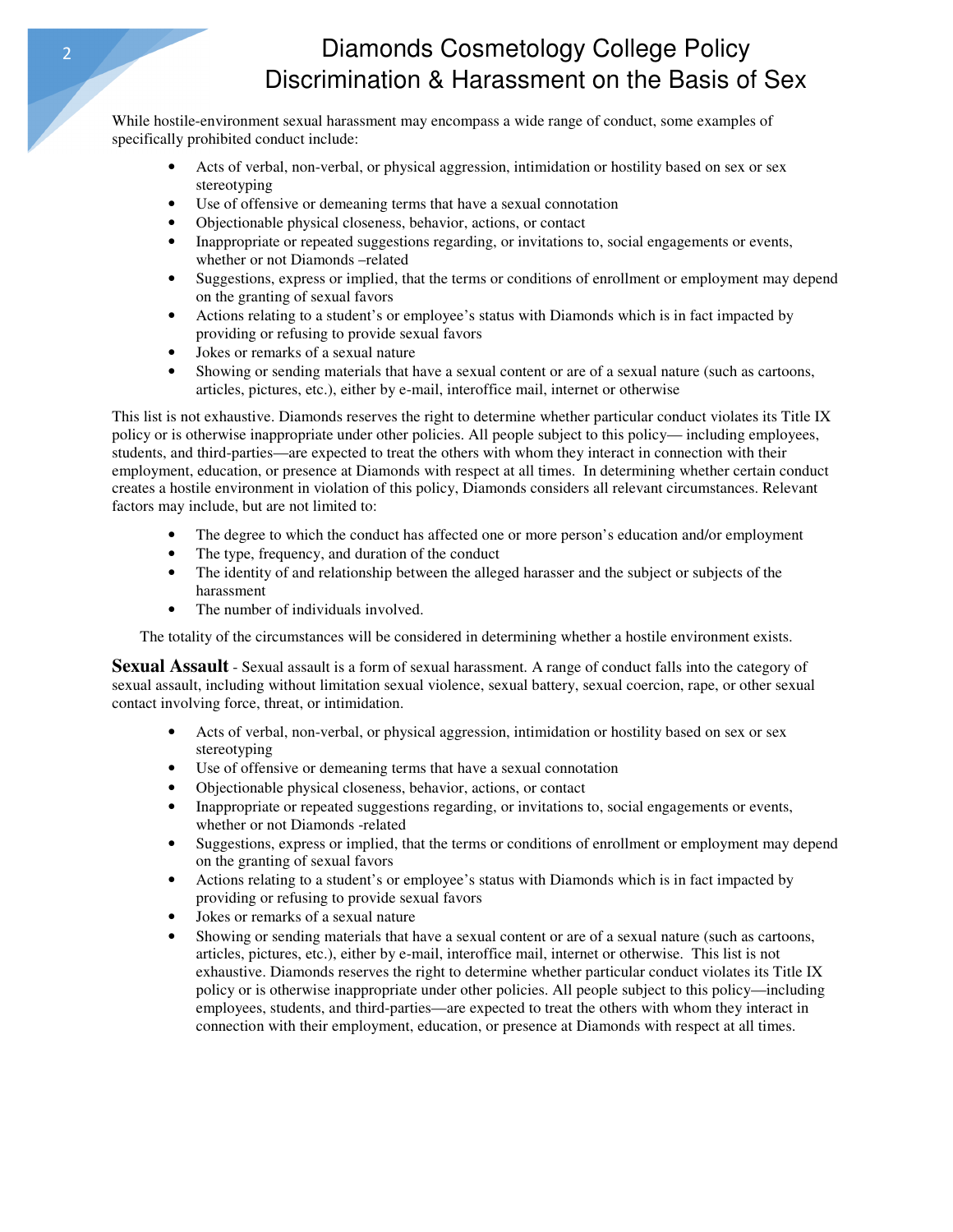# 3 Diamonds Cosmetology College Policy Discrimination & Harassment on the Basis of Sex

In determining whether certain conduct creates a hostile environment in violation of this policy, Diamonds considers all relevant circumstances. Relevant factors may include, but are not limited to:

- The degree to which the conduct has affected one or more person's education and/or employment
- The type, frequency, and duration of the conduct
- The identity of and relationship between the alleged harasser and the subject or subjects of the harassment
- The number of individuals involved. The totality of the circumstances will be considered in determining whether a hostile environment exists.

### **Title IX Policy Reports & Complaints**

Any student, employee or other person who believes that he or she has been subjected to any form of sex discrimination, sexual harassment, or sexual assault in violation of this policy should make a complaint. Diamonds takes all such complaints seriously.

Diamonds strongly encourages any person who wishes to make a complaint under this policy to bring that complaint directly to Diamonds' Title IX Coordinator. However, a student may also bring such a complaint to a student advisor, area manager, campus manager, or educator with whom he or she is comfortable. Likewise, an employee may bring such a complaint to their immediate supervisor, another manager, or a human resources generalist. In each case, the complainant should understand that the complaint will be forwarded to the Title IX Coordinator.

Diamonds also encourages each complainant to put his or her complaint in writing, providing a detailed description of the alleged events that are the basis for the complaint and a list of witnesses to the events.

At times, Diamonds employees may have knowledge of conduct (by witnessing it or, alternatively, by hearing a second-hand report about the conduct) that may constitute a violation of this Title IX policy. When the witnessed or reported conduct is perpetrated against a student, any (1) supervisory employee, (2) student advisor, or (3) educator who possesses that knowledge is expected to immediately report the matter to their supervisor and the Title IX Coordinator, even if the individual making a report requests that no action be taken.

• When the witnessed or reported conduct is perpetrated against an employee, any supervisory employee who possesses that knowledge is expected to immediately report the matter to their supervisor and the Title IX Coordinator, even if the individual making a report requests that no action be taken.

Employees who fail to meet this reporting expectation will be subject to disciplinary action, up to and including termination.

### **Confidentiality & Title IX Complaints**

Diamonds seeks to handle each complaint and investigation with professionalism and discretion. A fair and effective investigation often requires that the details of the complaint and/or the identity of the complainant be shared with those individuals involved in and/or interviewed in the investigation. Such individuals will, however, are expected to maintain the confidentiality of the matter to the extent possible.

Before beginning an investigation, Diamonds will seek consent of the complainant to (i) proceed with the investigation and (ii) identity him or her in connection with the complaint. If the complainant requests that no investigation occur or that his or her name not be disclosed, Diamonds will:

- Weigh the request(s) against its broader responsibility to provide an environment free from sex discrimination, sexual harassment, and sexual assault for all, considering the totality of the circumstances (the seriousness of the alleged harassment, whether there have been other harassment complaints about the same individual, etc.
- Inform the complainant whether it can comply with the request(s), as applicable o If the request(s) are not granted, conduct the investigation o If the request(s) are granted, consider whether there are other steps that may be taken in lieu of investigation and/or identification of the complainant

**Diamonds**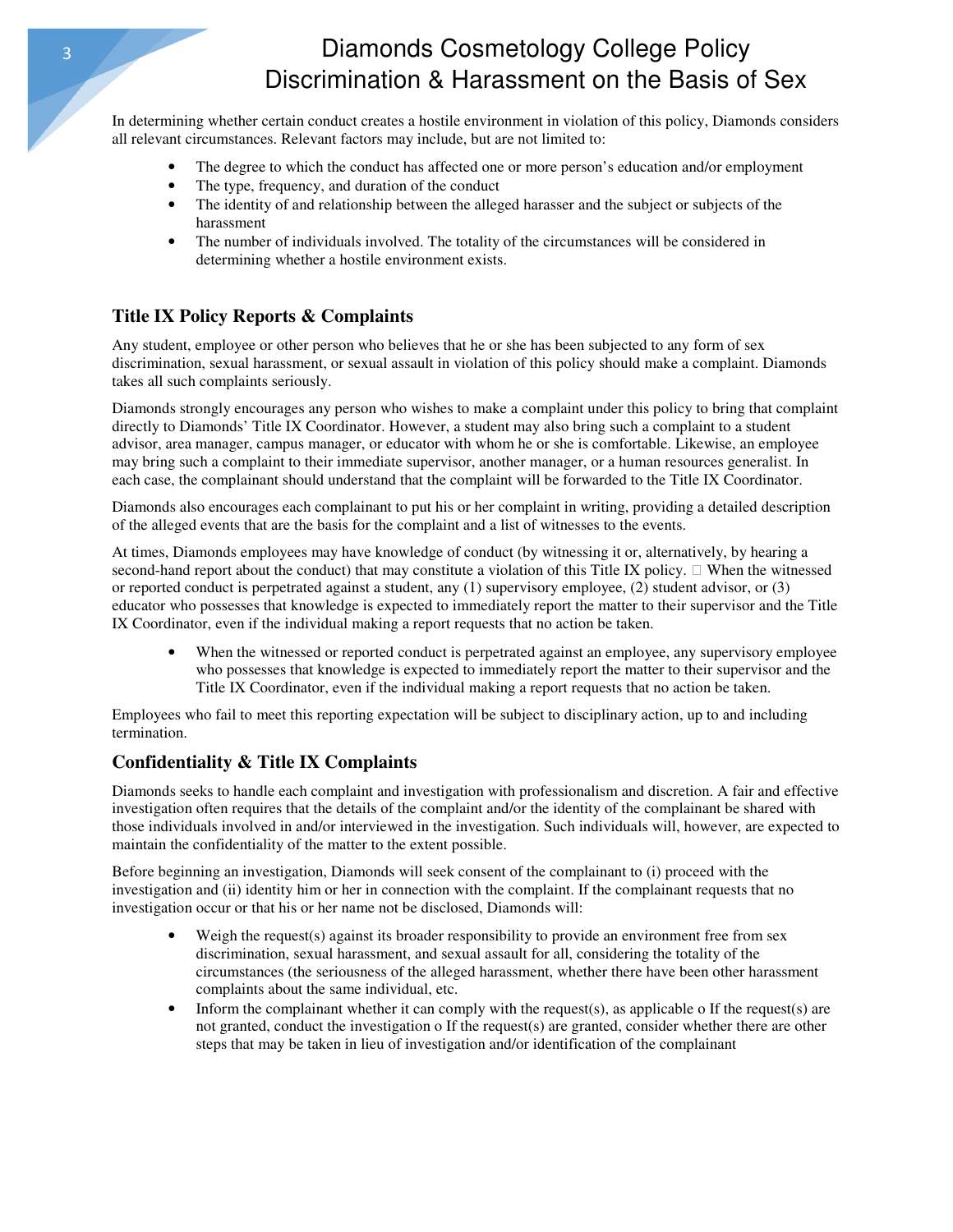## 4 Diamonds Cosmetology College Policy Discrimination & Harassment on the Basis of Sex

### **Title IX Investigations**

**Diamonds** 

Diamonds will undertake a prompt and thorough investigation, where appropriate. Except in extraordinary circumstances, Diamonds seeks to conclude each such investigation within 30 calendar days. The investigation process generally occurs in three stages:

- Stage 1: Intake of the complaint by the Title IX Coordinator, including determination of whether an investigation may proceed and the identification of the issues to be determined based on the allegations of the complaint
- Stage 2: Investigation of the allegations by the complaint manager, including investigatory interviews and review of any additional evidence
- Stage 3: Notice of outcome determination including, when applicable, disciplinary action(s) and remedial measure(s)

Diamonds seeks to conclude stage 1 within 10 days, then stage 2 within 15 days; and next stage 3 within 5 days. At times, an extension of these timeframes may be necessary and/or appropriate, due to time taken by a complainant to decide whether to provide consent, unavailability of witnesses, complexity or number of allegations under review, or other factors. Diamonds retains discretion to determine when an extension of the general timelines is warranted based on the totality of the circumstances. Extensions of the timelines, when they occur, will be communicated to the complainant(s). In this process, the complainant(s) and subject(s) of the complaint may name witnesses and provide other evidence to the complaint manager, as described below. The steps necessary to thoroughly investigate the complaint will vary, but will often include interviews of the complainant(s), the subject(s) of the complaint, and the identified witnesses, as well as a review of relevant documentation and relevant policies. Where the investigation results in a finding of a violation of this policy, Diamonds will take immediate steps to end the conduct, prevent its recurrence, and address its effects. Further information concerning the notification of outcomes is provided below.

#### **Outcomes**

At the conclusion of the investigation, the complaint manager will make a finding of whether a violation of this Title IX policy has occurred. In making this decision, the complaint manager will apply the preponderance of the evidence standard to the factual allegations, by determining whether the alleged conduct is more likely than not to have occurred. As to the finding of facts reached under this standard, the complaint manager will also decide whether those facts constitute a violation of this Title IX policy. The complaint manager will give the complainant(s), subject(s) of the complaint, and Title IX Coordinator written notification of the outcome (specifically, whether or not a violation of the Title IX policy was found to have occurred). In the event a violation was found to have occurred, Diamonds will impose disciplinary action under its disciplinary policies, and, if appropriate, implement other remedial measures. Such other remedial measures for the complainant, where appropriate, will be tailored to the particular circumstances presented and may include, by example, providing opportunities to retake portions of the curriculum and/or quizzes, or examinations; granting the complainant's request to change schedule, and/or allowing leaves in excess of policy limitations where permitted by law. When implementing corrective actions or other remedial measures, Diamonds will seek to minimize the burden upon the complainant.

The complainant will generally not be provided information of specific disciplinary action taken against other persons, unless the disciplinary action will directly impact the complainant, such as whether and/or when the subject(s) of the complaint may be present in the school environment.

### **Student Appeals**

In the event that a student party to a complaint disagrees with the outcome of an investigation under this Title IX policy, the student may seek a review of the outcome by submitting a written appeal statement to Ms. Stengel, Owner/Director.

An appeal under this policy must be made within 14 calendar days of receipt of the written notice of the outcome of the investigation. An appeal may be made on one or more of the following grounds only: (1) an error occurred that, if corrected, may change the outcome of the investigation; or (2) new information has arisen, that was not available or known to the student at the time of the investigation, which if considered may change the outcome of the investigation. Information that was known or available to the student during the investigation will not be considered.